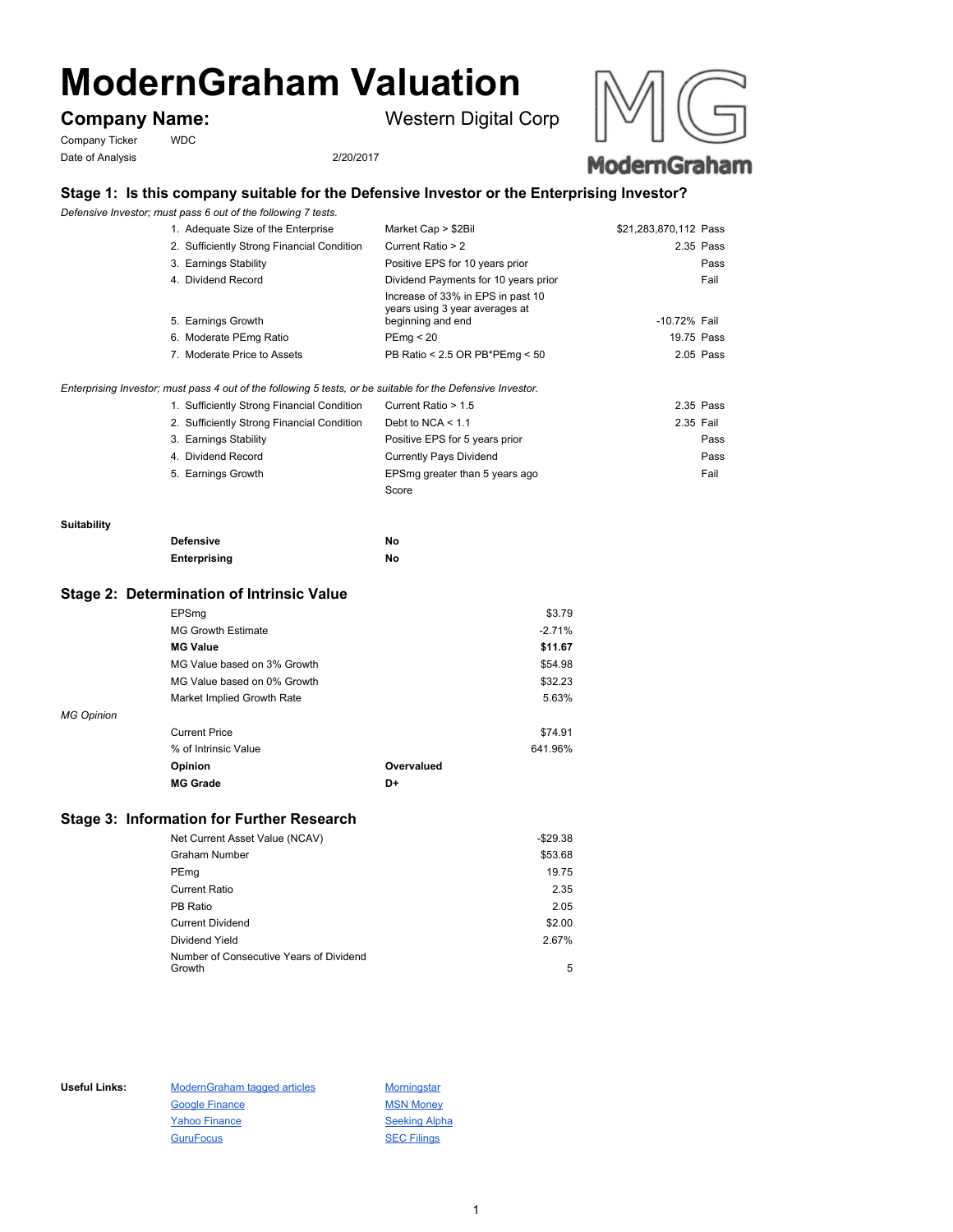| <b>EPS History</b>      |          | <b>EPSmg History</b>                 |                  |
|-------------------------|----------|--------------------------------------|------------------|
| <b>Next Fiscal Year</b> |          |                                      |                  |
| Estimate                |          | \$3.40 Next Fiscal Year Estimate     | \$3.79           |
| Jun2016                 | \$1.00   | Jun2016                              | \$4.29           |
| Jun2015                 | \$6.18   | Jun2015                              | \$5.72           |
| Jun2014                 | \$6.68   | Jun2014                              | \$5.41           |
| Jun2013                 | \$3.98   | Jun2013                              | \$4.63           |
| Jun2012                 | \$6.58   | Jun2012                              | \$4.74           |
| Jun2011                 | \$3.09   | Jun2011                              | \$3.71           |
| Jun2010                 | \$5.93   | Jun2010                              | \$3.75           |
| Jun2009                 | \$2.08   | <b>Jun2009</b>                       | \$2.51           |
| <b>Jun2008</b>          | \$3.84   | <b>Jun2008</b>                       | \$2.46           |
| <b>Jun2007</b>          | \$2.50   | Jun2007                              | \$1.63           |
| Jun2006                 | \$1.76   | <b>Jun2006</b>                       | \$1.10           |
| Jun2005                 | \$0.90   | Jun2005                              | \$0.68           |
| Jun2004                 | \$0.69   | Jun2004                              | \$0.31           |
| Jun2003                 | \$0.87   | Jun2003                              | $-$0.41$         |
| Jun2002                 | \$0.34   | Jun2002                              | $-$1.46$         |
| Jun2001                 | $-$0.31$ | Jun2001                              | $-$2.17$         |
| <b>Jun2000</b>          |          | -\$2.69 Balance Sheet Information    | 12/1/2016        |
| Jun1999                 |          | -\$5.51 Total Current Assets         | \$9,606,000,000  |
| <b>Jun1998</b>          |          | -\$3.32 Total Current Liabilities    | \$4,088,000,000  |
| Jun1997                 |          | \$2.86 Long-Term Debt                | \$12,944,000,000 |
|                         |          | <b>Total Assets</b>                  | \$28,975,000,000 |
|                         |          | <b>Intangible Assets</b>             | \$14,474,000,000 |
|                         |          | <b>Total Liabilities</b>             | \$18,243,000,000 |
|                         |          | Shares Outstanding (Diluted Average) | 294,000,000      |

L